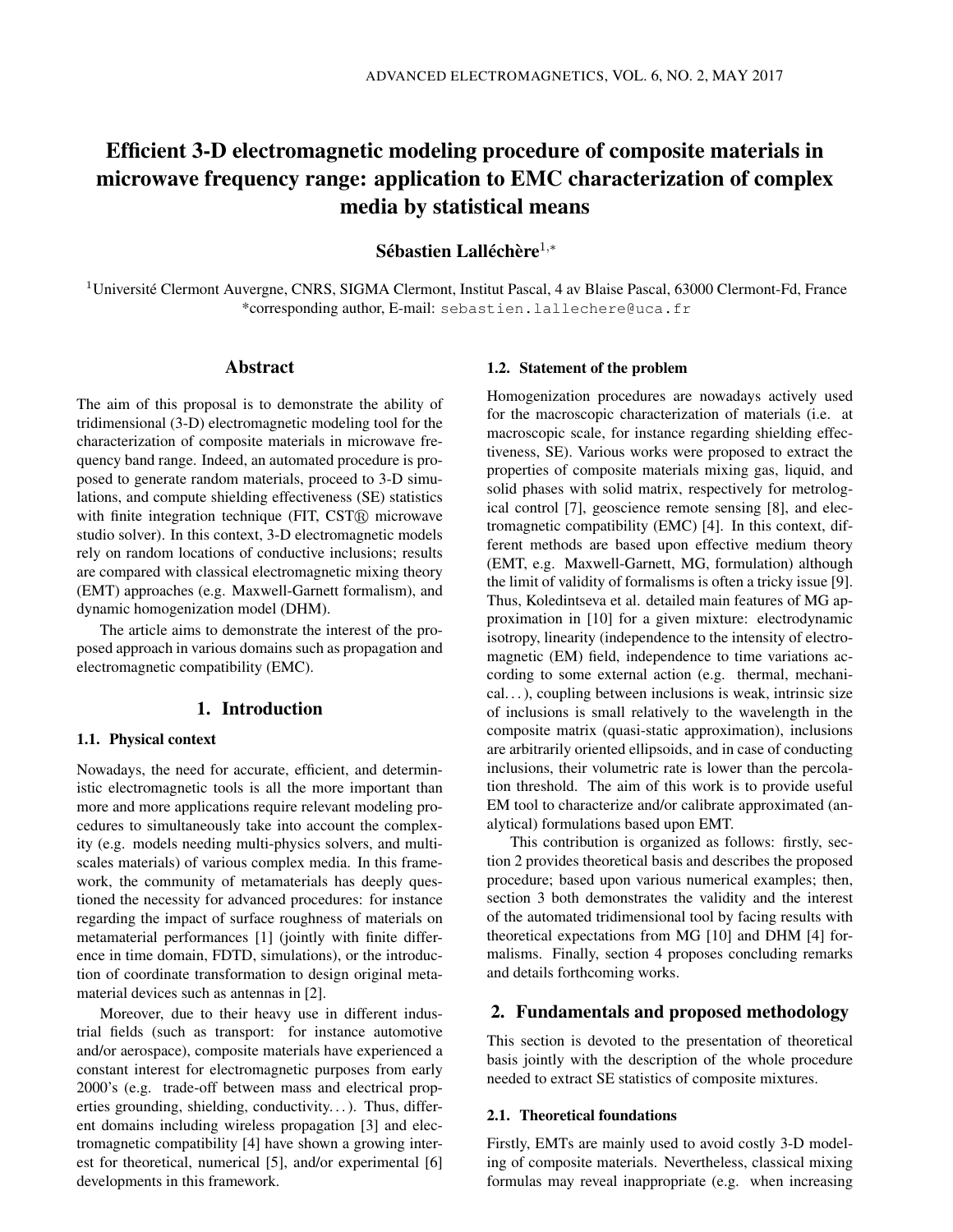volumetric rate of inclusion, frequency range, and/or conductivity of inclusions), and advanced mixing procedures were proposed: for instance analytical or semi-analytical developments in [10, 11], numerically-based dynamic homogenization in [4, 12, 13] respectively for optical and microwave frequencies. In these references, the authors have taken into account skin effects of inclusions respectively analytically [10] and numerically [4, 13]. A crucial point relies also on the inherent statistical distributions of the shapes of the inclusions, it is developed respectively with semi-analytical [11] and numerical [12, 13] formulations.

Then, a crucial issue relies on the ability to realistically model statistical variability of constitutive parameters (e.g. locations of inclusions). In this framework, we propose an automated procedure in order to: generate random location of inclusions, launch electromagnetic simulations, and extract shielding strength of materials. Figure 1 details numerical setup developed with  $\text{CST}(\widehat{R})$  [14] MWS and transient solver (Finite Integration Technique, FIT).

Mixing equations stand for efficient and useful approach for characterizing material composites. Many formulations are available, a synthetic work is proposed in [15] to provide common mixing equations to classical Maxwell-Garnet (MG), Bruggeman-Rule (BR), and the coherent potential rule respectively. As expressed in [4], the particular case of biphasic composites (phases  $u, (u = 1, 2)$ ) as the one expected in this work (i.e. phase 1 for composite matrix and volumetric rate  $\eta$ , and phase 2 for conducting spherical inclusions of volume fraction  $\nu$ ,  $\eta + \nu = 1$ ) leads to a Cartesian 3 × 3 depolarization tensor N such as  $N_{ij} = 0$  for  $i \neq j$  $N_{ii} \equiv N_i = 1/3$  in each direction  $i$   $(i = x, y, z)$ . Thus, the effective permittivity  $\epsilon_{m,i}$  in direction i is given by

$$
\epsilon_{m,i} = \frac{\epsilon_1 \frac{\eta}{\epsilon_{\infty} + N_i(\epsilon_1 - \epsilon_{\infty})} + \epsilon_2 \frac{\nu}{\epsilon_{\infty} + N_i(\epsilon_2 - \epsilon_{\infty})}}{\frac{\eta}{\epsilon_{\infty} + N_i(\epsilon_1 - \epsilon_{\infty})} + \frac{\nu}{\epsilon_{\infty} + N_i(\epsilon_2 - \epsilon_{\infty})}}, \quad (1)
$$

where  $\epsilon_{m,i}$  stands for the complex effective permittivity  $(\epsilon = \epsilon' - j\epsilon' = \epsilon' - j(\sigma/\omega)$  for harmonic excitation) of material mixture,  $\epsilon_{\infty}$  is the complex permittivity of the infinite medium (assuming particular values for  $\epsilon_{\infty}$  leads to different mixing methods). In this work, we consider spherical inclusions; this leads to  $N_i = 1/3$   $(i = 1, 2, 3)$ . Terms  $\epsilon_1$  and  $\epsilon_2$  are complex dielectric permittivities respectively for dielectric matrix (lossless,  $\sigma_1 = 0$  S/m) and conducting inclusions ( $\sigma_2 = 1000$  S/m). Based upon relation (1), MG formulation is extracted by assuming  $\epsilon_{\infty} = \epsilon_1$  (which is the case in low frequency band range, and/or with weak concentration of inclusions), and one may define  $\epsilon_m$  as follows:

$$
\epsilon_{m,i} \equiv \epsilon_m = \epsilon_1 \frac{\epsilon_2 (1 + 2\nu) - \epsilon_1 (2\nu - 2)}{\epsilon_1 (2 + \nu) + \epsilon_2 (1 - \nu)}.
$$
 (2)

Parallely to previous formulation, the mechanical model from Mori-Tanaka [16] was extended in electromagnetics by Preault et al. [4] by taking into account the influence of size of inclusions throughout the following relation

$$
\epsilon_{\infty} = \epsilon_1 + \epsilon_2 * \alpha,\tag{3}
$$

where  $\alpha$  stands for weight coefficient depending on the typical size d of inclusions (for instance the diameter of cylindrical fibers [4, 17], and/or the diameter of spherical inclusions here). Relying on previous assumptions, dynamic homogenization method (DHM) was successfully used in [4] by defining  $\alpha = (d/\lambda)^2$ , where  $\lambda$  represents the wavelength of the excitation source in effective medium. Even if some additional formulations exist to predict wave transmission in composite materials, the proposed results will next lay emphasis on classical MG and DHM formulations. Indeed, it is possible to use semi-analytical and/or numerical formulations (for fibers and/or ellipsoids) both taking into account random configurations of composite mixtures [11, 12] jointly with skin effect [10, 4]. In the following, for the illustration, we will assume spherical inclusions with conductivity not greater than  $\sigma = 1,000$  S/m. The choice of this conductivity level is obviously weaker than the one classically found (e.g. for mixtures based on carbon inclusions with conductivity from ten to sixty times greater than  $\sigma$ ), but this remains realistic with regards to a huge majority of materials used for EMC applications. Without any lack of generality, relying on works in [4, 10, 11, 12] would be of great interest jointly with the numerical approach detailed in next subsection.

# 2.2. Literature overview and modus operandi of automated process

#### *2.2.1. State-of-the-art*

Some recent publications have demonstrated the relevance of numerical tools for characterizing properties of reinforced composite materials: for instance, huge work was provided in [4, 12] with finite element method (FEM) and COMSOL Multiphysics $\circledR$  tool [18]. These papers were based upon bidimensional (2-D) case (circular section of infinite cylinders in one direction) and gave relevant information about the SE of composite material made of different shapes of inclusions (spheroids) [12], and proposed accurate modeling of inclusions in high frequency range (i.e. taking into account size of 2-D circular conductive inclusions jointly with skin effect as it was the case in [10]) with EMC expectations in [4]. Based upon previous reference, some interesting works were recently proposed in [17], reproducing 2-D results with 3-D frequency solver (FEKO EM simulation tool [19]): the authors extended numerical modeling of the semi-infinite cylindrical fibers in 3-D with periodical boundary conditions, and provided original assumptions for the validity of DHM [4] in EMC context. Antennas and propagation (AP) community has also shown a growing interest for the development of 3-D numerical tools aiming at computing the effective properties (i.e. complex permittivity) of composite structure. In this case, heterogeneous substrate made of cubic inclusions has been modeled with finite difference in time domain (FDTD) and software EMPIRE [20], the paper demonstrated the in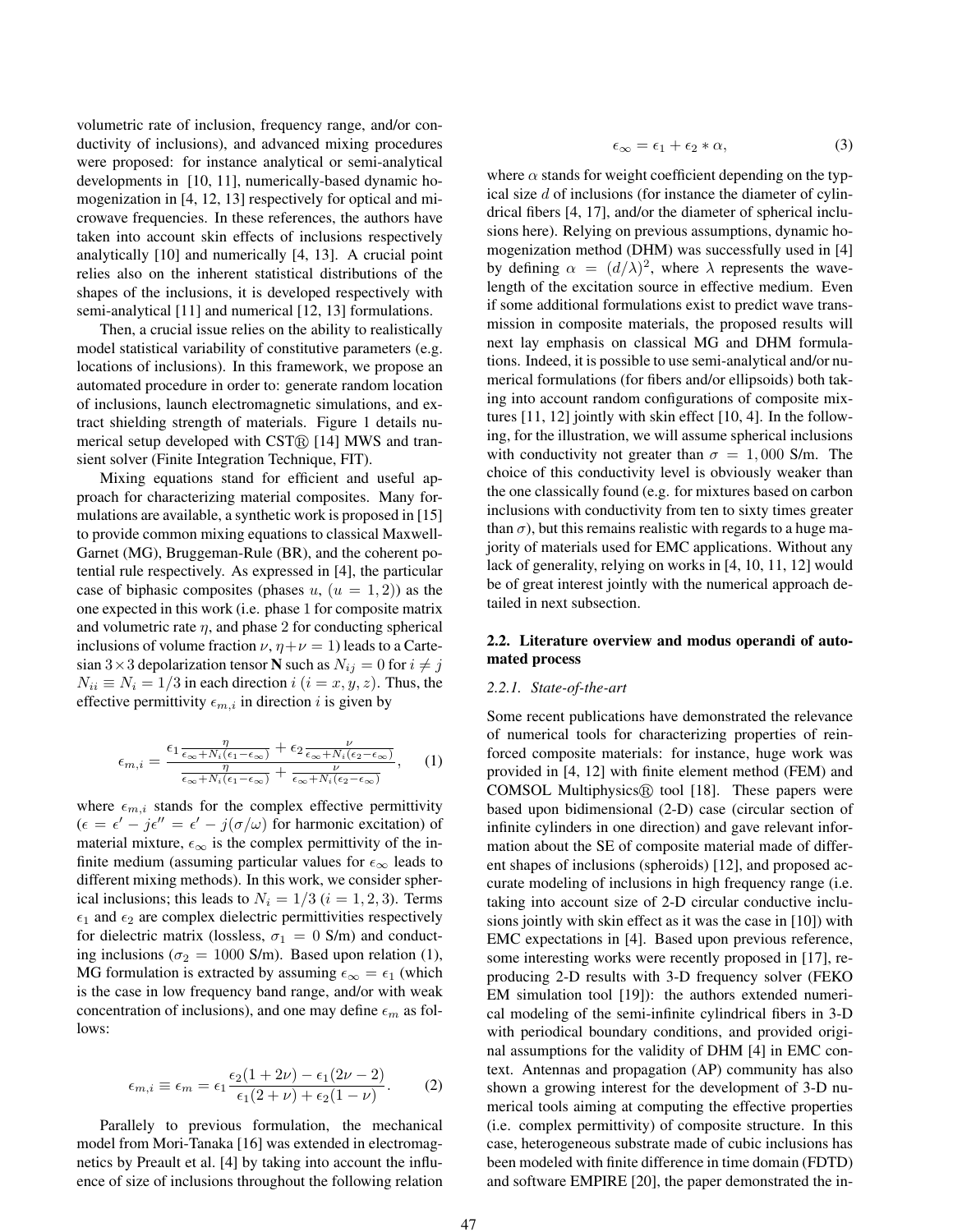terest of metallic, cubic, and equally distributed inclusions both from a numerical and an experimental point of views. Finally, an important piece of work was proposed by Baer et al. in  $[15]$  since the authors used CST $\widehat{R}$  for large frequency bandwidth extractions of the effective permittivity of solid-liquid composite mixtures (wet snow). This metrological and numerical work involved modeling of periodically aligned inclusions jointly with waveguide and Sparameters post-processing with Matlab $\mathcal{R}$  [21] and CST $\mathcal{R}$ ; it was restricted and optimized to the frequency band range from 18 to 26 GHz. The present work requires time simulations for assessing the SE statistics of 3-D composite materials (e.g. the one illustrated in Fig. 1) for frequency  $f \in [0.1; 60]$  GHz.

#### *2.2.2. Methodology*

Following a parallel methodology to works from [15], the main steps of the automated procedure are given as follows:

- Initialization of randomly located spherical inclusions (Matlab $\Omega$  [21]) with given radii, and nontouching or non-intersecting rules.
- Automated geometrical (including FIT meshing) generation of elements (source, probes, matrix basis, conducting inclusions) with  $\text{CST}(\overline{\mathbb{R}})$  and Matlab $\overline{\mathbb{R}}$ .
- Controlling parametrization and launch of required time simulations (CST $\mathbb Q$ ) and Matlab $\mathbb Q$ ).
- Automated post-treatment of data and computation of SE of composite materials (Matlab $\mathcal{R}$ ).

The previous methodology is entirely controlled with  $Matlab@$  and allows to propose statistical developments based upon numerical setup depicted in next subsection 2.3.

At that stage, it is important to underline the fact that the generation of the spherical inclusions complies with the previous rules, i.e. randomly given locations of inclusions with non-intersecting spheres (by themselves and/or with boundaries). Without any loss of generality, the last point is defined a priori, but it may be easily modified if needed (e.g. splitting inclusions with boundaries).

#### 2.3. Numerical setup and SE extraction

Relying on numerical setups proposed in 2-D for cylindrical semi-infinite inclusions (i.e. fibers) in [4, 12], the numerical test case proposed in this work is illustrated in Fig. 1.

The numerical characteristics of the  $\text{CST}(\text{\textsc{R}})$  simulations are summarized as follows:

- Transient (T-) solver with total duration of simulation  $T_{sim} = 0.4$  ns; plane wave (PW) excitation from 0.1 to 60 GHz.
- Sizes of the composite material are restricted to  $1 \times$  $1 \times 6$  mm<sup>3</sup> parallelepiped (see Fig. 1).
- Meshing: mean value of elementary cells required for solving with T-solver is assessed (see Tab. 1).



Figure 1: Mockup of numerical setup based upon 3-D  $CST(\widehat{R})$  model of the material (transient FIT solver) including boundary conditions and dimensions. The properties of the two-phases mixture are as follows:  $\epsilon_1 = 5\epsilon_0$ ,  $\sigma_1 =$ 0 S/m,  $\epsilon_2 = \epsilon_0$ ,  $\sigma_2 = 1$ , 000 S/m, and  $\nu = 1 - \eta = 0.10$ ; where  $\epsilon_0$  stands for the dielectric permittivity in vacuum.

It is to be noted here that the choice of the elementary composite cell (i.e.  $1 \times 1 \times 6$  mm<sup>3</sup> parallelepiped) was governed by the works proposed in [4, 12, 13, 17] with similar materials and comparable micro-structures.

In order to firstly ensure the required level of geometrical accuracy for meshing purposes (T-solver used in  $\text{CST}(\widehat{R})$ , the following criterion (in %) is defined for each simulation frequency  $f$  at location  $z_p$  of electric field probe (see Fig. 1)

$$
G_a(f, z_p) = 100 \left| \frac{E(f, z_p)_a - E(f, z_p)_{a+10}}{E(f, z_p)_{a+10}} \right|, \quad (4)
$$

where  $E(f, z_p)_a$  stands for the electric field measured at location  $z_p$  and frequency f for a meshing quality depending on the averaged ratio between elementary cells used for numerical model and given by  $\Delta = \lambda_0/a$  ( $\lambda_0$  represents the minimal wavelength of the excitation frequency  $f$ ). In this framework, increasing  $a$  leads to finer meshing case (here with volumic fraction  $\nu = 0.01$  and size of spherical inclusions  $r = 0.050$  mm). Thus,  $G_a(f, z_p)$  provides a quick overview of the relative gap due to a finer description of the geometries. $G_a(f, z_p)$  statistics are obtained over the whole frequency band range by extracting the mean and extreme values (i.e. minimum and maximum) of the criterion from relation (4) and for one given location of the probe (see Fig. 1). This is expected that these statistics (i.e. mean, minimum, and maximum) tends to zero over the whole frequency bandwidth when increasing  $a$  (see Tab. 1 for results obtained).

As expected, data presented in Tab. 1 clearly justifies the choice of numerical characteristics used for an optimal meshing quality. Indeed, based upon a common geometrical configuration (i.e. one random location of spherical conducting inclusion such as the case described in Fig. 1), 5 different simulations were realized, only crudely increasing the refinement of meshing (from initial  $\Delta = \lambda_0/10$  to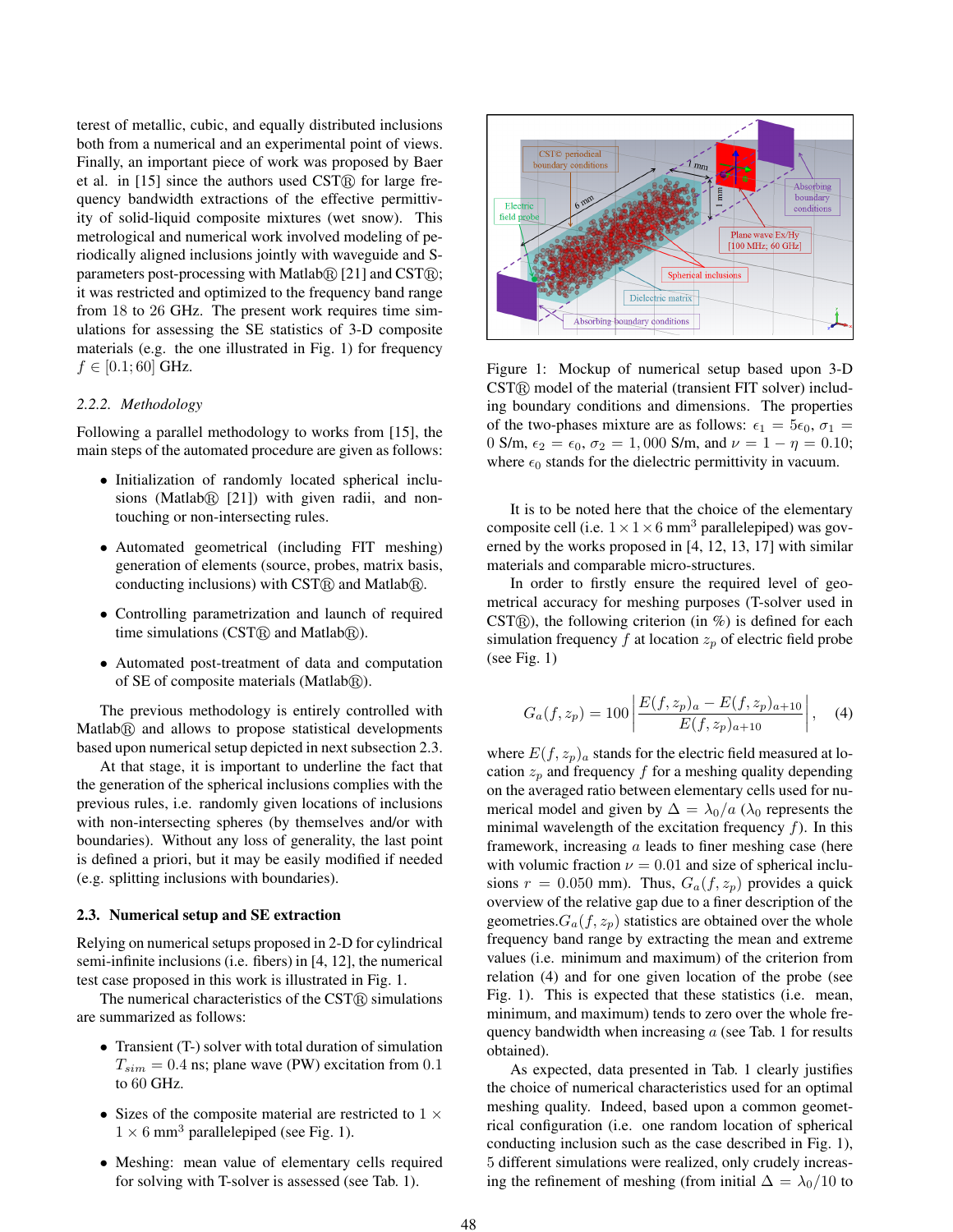| <b>Meshing case</b> | $a=10$ | $a=20$ | $a=30$ | $a = 40$ |
|---------------------|--------|--------|--------|----------|
| Mean gap $(\%)$     | 7.174  | 0.852  | 0.304  | 0.197    |
| Mini. gap $(\%)$    | 0.044  | 0.001  | 0.000  | 0.001    |
| Maxi. gap $(\%)$    | 24.598 | 2.781  | 0.895  | 0.598    |

Table 1: Statistical (mean, minimum, mini., and maximum, maxi.) relative gaps (see relation (4)) from one meshing test case (see Fig. 1) to another (i.e. from meshing mean elementary cell around  $\Delta = \lambda_0/a$  to  $\Delta = \lambda_0/(a+10)$ ).

 $\lambda_0$ /50). The relative difference between cases  $a = 40$  and  $a = 50$  obviously validates the meshing quality (maximum gap  $G_a(f, z_p)$  below 1%). In the following, simulations were achieved with  $\Delta = \lambda_0/40$  to guarantee a sufficient level of precision for geometries (e.g. micrometric spherical inclusions from 25 to 100  $\mu$ m); moreover, reference values will be taken from time domain simulations both in order to

- check the validity of theoretical assumptions (MG formalism, see relation (2)),
- calibrate characteristics of effective permittivity for dynamic homogenization process (DHM [4], see subsection 3.3).

In the framework of EMC measurements, shielding effectiveness (SE) is a common parameter allowing to size protective devices. Many experimental and numerical tools exist to properly quantify this output (e.g. reverberation chambers [22]). In this framework, composite materials reinforced with conducting micro-/nano-structures are of great importance, but require a particular care for their characterization [6]. Physically, the phenomena involved in SE may be split into three parts: reflexion on the external surface, absorption and multiple reflexions inside the mixed material. Mathematically speaking, SE characterizes the behavior of a given material subject to electromagnetic (EM) excitation, and it may be defined as the ratio between the magnitude of impinging electric (E-) field  $E_{inc}$  over the transmitted E-field  $E_t$  at same location z and a given frequency f

$$
SE(f, z) = \frac{E_{inc}(f, z)}{E_t(f, z)}.
$$
\n(5)

The proposed numerical tool provides an automated procedure to extract SE for various random (location of inclusions are randomly chosen) configurations and provides SE statistics. In order to enhance the readability of results, and even if SE is classically expressed in dB (e.g. in EMC community), next section 3 will provide SE data in linear scale following definition in relation (5).

Finally, it is to be noticed SE data in relation (5) are extracted from time domain solver (T-) simulations (FIT) even if the final results are given in frequency domain from Fast Fourier Transformation (FFT, see following Figs. 2-5).

# 3. Material characterization at microwave frequency

#### 3.1. Validity and relevance of the model

This part aims to compare results obtained by 3-D modeling procedure given in subsection 2.2 with expectations from classical MG formalism; as aforementioned, this theoretical formulation is defined by a number of assumptions that is sometimes tricky to check (limit for volumic fraction, restriction with regards to frequency...). Due to intrinsic manufacturing constraints, and/or since uncertainties may be inherent during production process (e.g. for the assessment of inclusions' locations, sizes, shapes. . . ), classical mixing rules such as MG and BR may provide limited information, and for instance lack to predict interactions between inclusions. The interested reader may find an example of the variability and random locations of composite materials in [23] where the authors proposed low cost and environmental friendly generation of nanometric inclusions (pseudocubes, rhombohedra, and spinkles particles) for gas sensing aims.



Figure 2: Effect of the volumetric rate of spherical inclusions on shielding effectiveness considering constant radius  $r = 0.050$  mm and variable volumetric rates:  $\nu_1 = 0.01$ and  $\nu_2 = 0.10$ .

Fig. 2 gives an overview of the SE computed with two different volumetric rates of inclusions (i.e.  $\nu_1 = 0.01$  and  $\nu_2 = 0.10$ ). In each previous case, the results given by ten simulations from  $\text{CST}(\widehat{R})$  are proposed in comparison to the theoretical value given by analytical formulation of field propagation inside an homogeneous medium obtained from MG formalism (see formula (2)). It is to be noted that plain curves (respectively red and blue ones for volumetric rates  $\nu_1 = 0.01$  and  $\nu_2 = 0.10$  are obtained from the ten time domain CST® simulations, and thus from ten different random micro-structures (i.e. ten random sets of inclusions with random locations of spherical inclusions). In this framework, the error bars correspond to minimum and maximum SE extracted from the ten previous simulations at each studied frequency. As it could be expected, the statistical dispersion enhances when increasing the volumetric rates (see results respectively with  $\nu_1$  and  $\nu_2$ ).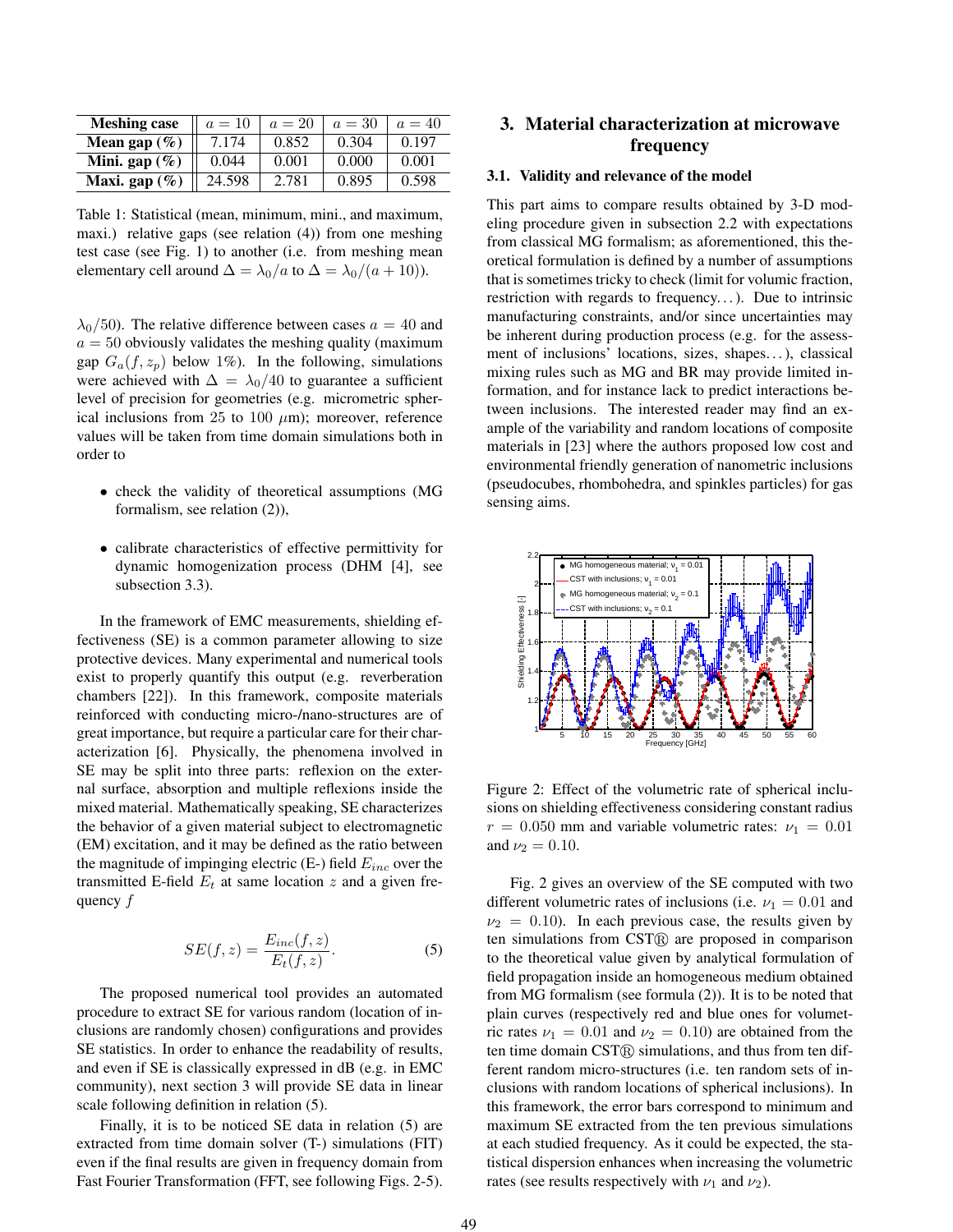

Figure 3: SE coefficient of variation (i.e. rate between SE std and SE mean considering  $10 \text{ CST} \odot$  simulations with random location of spherical inclusions;  $r = 0.050$  mm) for various volumetric rate  $\nu_1 = 0.01$  and  $\nu_2 = 0.10$ .

|                | Volumetric rate   CV mean (in %)   CV std (in %) |         |  |
|----------------|--------------------------------------------------|---------|--|
| $\nu_1 = 0.01$ | 0.467                                            | 0.350   |  |
| $\nu_2 = 0.10$ | 2.008                                            | 1 1 9 7 |  |

Table 2: Mean and standard deviation (std) of SE coefficient of variation (CV) over the whole frequency bandwidth (i.e. here from  $0.1$  to  $60$  GHz), see Fig. 2.

The coefficient of variation (CV) of SE is given in Fig. 3 relatively to frequency. It is to be noted that CV is the rate between standard deviation (std) and mean value of SE extracted from 10 time domain 3-D simulations (for each volumic fraction  $\nu_1$  and  $\nu_2$ ). Moreover, as expressed in [24], CV may be useful to detect the sensitivity of a given model: high sensitivity is often related to high (greater than 10% for instance) CV values. Fig. 3 is completed by Tab. 2 which gives respectively mean value and std of CV (in %) over the whole frequency band range.

Tab. 2 shows both the weak sensitivity of numerical configurations for case  $\nu_1 = 0.01$  (low levels of CV) and the relatively higher dispersion in case  $\nu_2 = 0.10$ , previously observed in Fig. 2. In this context, it is also natural to notice that MG formulation works properly for predicting SE levels in case  $\nu_1$  whereas the results are similar in case  $\nu_2$  only up to about 10 GHz (Fig. 2). Obviously, Fig. 3 confirms results obtained in Tab. 2. Moreover, for a given threshold s (e.g.  $s = 1\%, 2\%, \ldots$ ), CV could provide useful information to detect the range of validity for MG approximation. For instance, assuming  $s = 0.01$  leads to validate the use of MG formulation almost over the entire bandwidth (from 0.1 to 49 GHz) for volumetric rate  $\nu_1 = 0.01$ , whereas 3-D time simulations and MG formula agrees well only up to 10 GHz when increasing volumic fraction to  $\nu_2 = 0.10$ .

# 3.2. Impact of the size of inclusions

As aforementioned, classical MG mixing rule does not take into account the size of inclusions (see relation (2)). The proposed numerical tool provides trustworthy results to assess the levels of statistical dispersion of results due to variations arounf the size of inclusions.



Figure 4: Effect of the sizes of the spherical inclusions on shielding effectiveness considering constant volumetric rate  $\nu = 0.01$  and variable radii:  $r_1 = 0.100$  mm,  $r_2 = 0.050$  mm, and  $r_3 = 0.025$  mm.

Fig. 4 shows SE statistics taking into account the influence of the radii of spherical inclusions. As expected, increasing the size of inclusions leads to the enhancement of statistical dispersion. Indeed, results for  $r_2 = 0.050$  and  $r_3 = 0.025$  mm are in accordance with restricted levels of dispersion (i.e. SE extrema are close to mean values obtained from 10 simulations, see error bars and curves in Fig. 4). Contrary to previous cases, spherical inclusions with  $r_1 = 0.100$  mm show noticeable dispersion from 15 GHz. This may both reveal the domain of validity for MG approximation (depending on the size of the inclusions here) in function of frequency and show the level of interaction between inclusions in function of their corresponding size (i.e. radius here). Obviously, SE extrema is greater in test case  $r_1$  comparatively to  $r_2/r_3$  configurations; despite all, the averaged SE (curves) follows same trends for weak volumic fraction  $\nu = 0.01$  (in accordance with comparison between 3-D numerical data and MG formulation in Fig. 2).

## 3.3. Optimized homogenization procedure based upon 3-D SE statistics

This part is devoted to the presentation of results obtained by combining equations (1) and (3). Thus, as expressed in subsection 2.1, DHM should improve the prediction of SE for high frequency band range. The procedure provided in [4] leads to  $\alpha = (d/\lambda)^\gamma$  (see equation (3 and part 2.1) with  $\gamma \approx 2 = 1.92$  similarly to what was proposed for cylindrical fibers [17]. It is to be noted that  $d$  stands for the radius of inclusions (here  $d = 0.100$  mm is the diameter of spheres).

Fig. 5 demonstrates the validity of the proposed approach and the interest of DHM based upon time domain 3- D simulations. Indeed, the averaged SE allows to extract effective conductivity of the infinite medium (part of effective infinite permittivity  $\epsilon_{\infty}$ ). The extrema given by minimum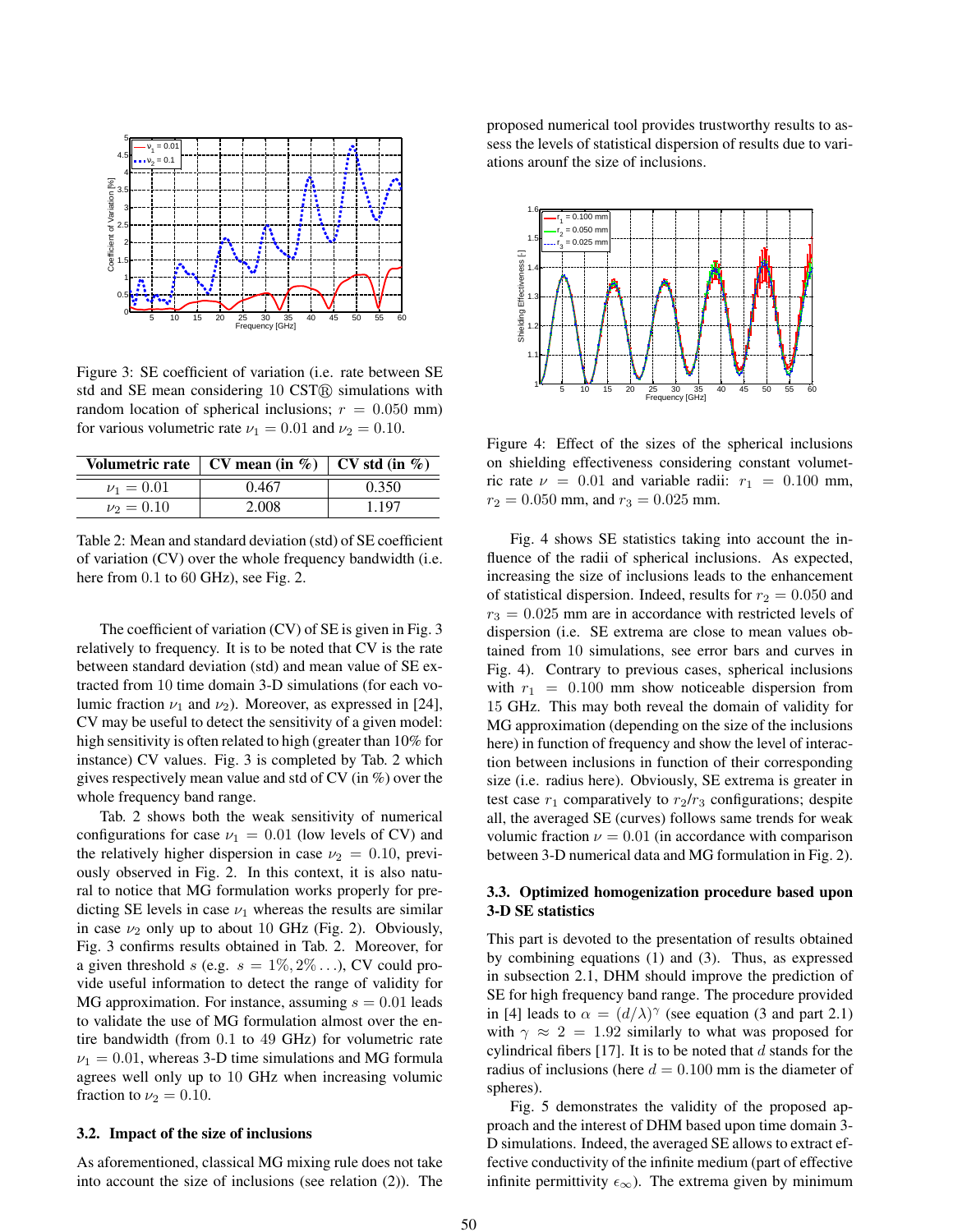

Figure 5: SE statistics from  $\text{CST}(\widehat{\mathbb{R}})$  simulations (mean trend and extrema from 10 simulations, blue) in comparison to classical MG (bold gray crosses) formulation and proposed DHM (black crosses) with volumetric rate of inclusions  $\nu_2 = 0.10$ , and radius  $r = 0.050$  mm.

and maximum SE extracted from  $\text{CST}(\widehat{\text{R}})$  simulations offers useful margins (blue in Fig. 5) to validate analytical SE results given by DHM. As depicted in Fig. 5, SE data from DHM procedure (black crosses) are in accordance with expectations from time domain simulations (blue curve and error bars), and improve the prediction from initial MG analytical model (bold gray crosses). Same kind of observation was achieved by varying conductivities and/or volumic fractions of inclusions (data not shown here).

Although the number of simulations is restricted here (10 for each test case) for practical reasons (one time simulation may last between 1 and few hours depending on the size of inclusions and the volumic fraction of inclusions, with 600 data computed between 0.1 and 60 GHz), bootstrapping procedure [25] may offer interesting prospects to provide trustworthy mean values jointly with high quantiles with a limited number of experiments [26].

# 4. Conclusion

This article is devoted to the extraction of statistical electromagnetic shielding properties of composite biphasic mixtures for EMC purposes. A simulation tool has been developed to assess the variability of random achievement of composite materials. The restrictions due to classical mixing formulas (such as MG for instance) was highlighted, whereas the use of DHM was validated with extrema values provided by time domain simulations over a large frequency bandwidth (here from 0.1 to 60 GHz). The automation of the entire procedure was described and enabled to feed DHM procedure from mean trend of shielding effectiveness. Indeed, the discrepancy observed between time domain data and MG results were confirmed relying on SE statistics (e.g. coefficient of variation). The entire procedure is controlled with Matlab $\Omega$  and offers a huge flexibility regarding the sizes/shapes of the conducting inclusions, their locations and electrical properties.

Although a priori non-intersecting rules were defined,

the proposed methodology may be easily adapted to alternative generation procedures (for instance by defining elementary computational domain with split inclusions at boundary level).

Further works are in progress to enrich this work with alternative inclusions and/or sources jointly with comparisons with measurements. The proposed numerical tool may be useful out of pure EMC applications, for instance regarding antennas and propagation, metrology, or sensing. Without any loss of generality (weak levels of conductivity were assumed for inclusions with  $\sigma = 1,000$  S/m), the proposed methodology might be straightforward applied with automated procedure for "classical" conducting particles, such as carbon mixed materials. Nowadays, complementary works are initiated to consider various species of inclusions with varying conductivity and higher levels (from 10, 000 to 60, 000 S/m).

# References

- [1] S. Kozik, M. Binhussain, A. Smirnov, N. Khilo, and V. Agabekov, "Investigation of surface roughness influence on hyperbolic metamaterial performance," *Advanced Electromagentics*, vol. 3, pp. 6–9, 2014.
- [2] P. Tichit, S. Burokur, X. Wu, D. Germain, and A. de Lustrac, "Novel antenna concepts via coordinate transformation," *Advanced Electromagentics*, vol. 2, pp. 23–32, 2013.
- [3] C. Njoku, W. Whittow, and J. Vardaxoglou, "Effective permittivity of heterogeneous substrates with cubes in a 3-d lattice," *IEEE Antennas and Wireless Propagation Letters*, vol. 10, pp. 1480–1483, 2011.
- [4] V. Préault, R. Corcolle, L. Daniel, and L. Pichon, "Effective permittivity of shielding composite materials for microwave frequencies," *IEEE Transactions on Electromagnetic Compatibility*, vol. 55, pp. 1178– 1186, 2013.
- [5] M. Boubekeur, A. Kameni, and L. Pichon, "Modeling of thin heterogeneous sheets in the discontinuous galerkin method for 3d transient scattering problems," *European Physical Journal Applied Physics*, vol. 73, pp. 1–5, 2016.
- [6] D. Micheli, M. Marchetti, R. Pastore, A. Vricella, G. Gradoni, F. Moglie, and V. Mariani Primiani, "Shielding effectiveness of carbon nanotube reinforced concrete composites by reverberation chamber measurements," in *Electromagnetics in Advanced Applications (ICEAA), 2015 International Conference on*, pp. 145–148, 2015.
- [7] C. Baer, T. Jaeschke, P. Mertmann, N. Pohl, and T. Musch, "A mmwave measuring procedure for mass flow monitoring of pneumatic conveyed bulk materials," *IEEE Sensors Journal*, vol. 14, pp. 3201–3209, 2014.